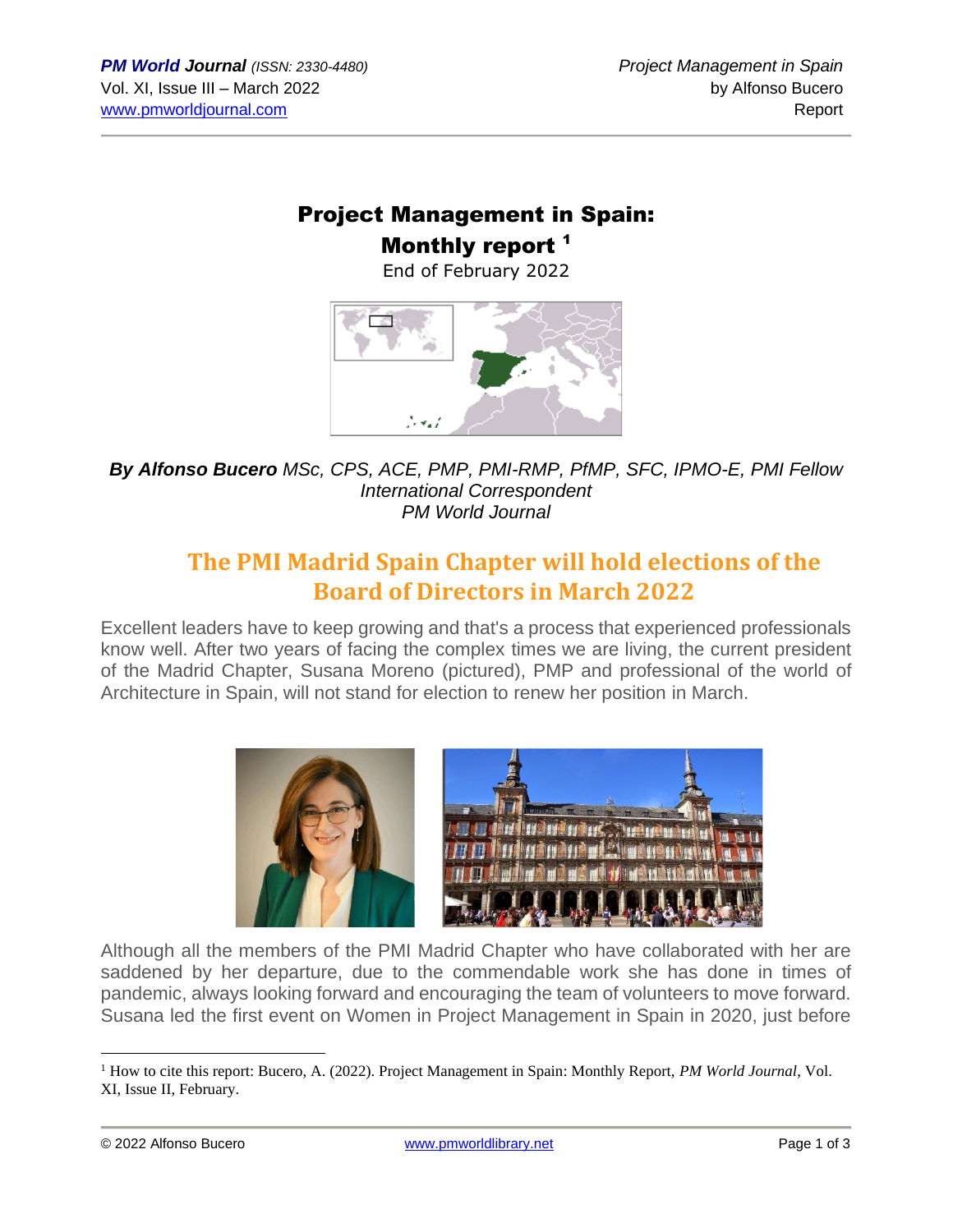the pandemic began, and with great success in attendance and quality. We will not forget you, Susana.

Now we hope to have a good relay. Fortunately, there are some candidates who have had the opportunity to work very closely with her and are willing to continue her work. Susana was in charge of promoting in her team of volunteers the passion for the profession and the vocation of service to the partners. Susana has already worked on her work plan with her team and all the volunteers who have followed her are sure that her transition plan will be successful.

Susana, we don't want to say goodbye to you until soon. We will continue to see each other at our events. Congratulations on the fact that you have exceeded the expectations of all the partners, congratulations on your good work! and for having formed a team that can continue with your work.

Throughout the year 2022 the Madrid Chapter will organize its General Assembly on March 22, 2002 and its general elections. The next Congress, still undated, will be held in spring, and we all hope that it can be face-to-face.



**Puertas de Alcalá (Plaza de la Independencia) - Madrid**

In our next monthly report, we will communicate the new Board of Directors, where in addition to the president some more positions will be renewed. Encouragement from here to all my fellow volunteers, we will continue to work together for the continuity and success of our profession.

#### **TODAY IS A GOOD DAY, and TOMORROW WILL BE BETTER!**